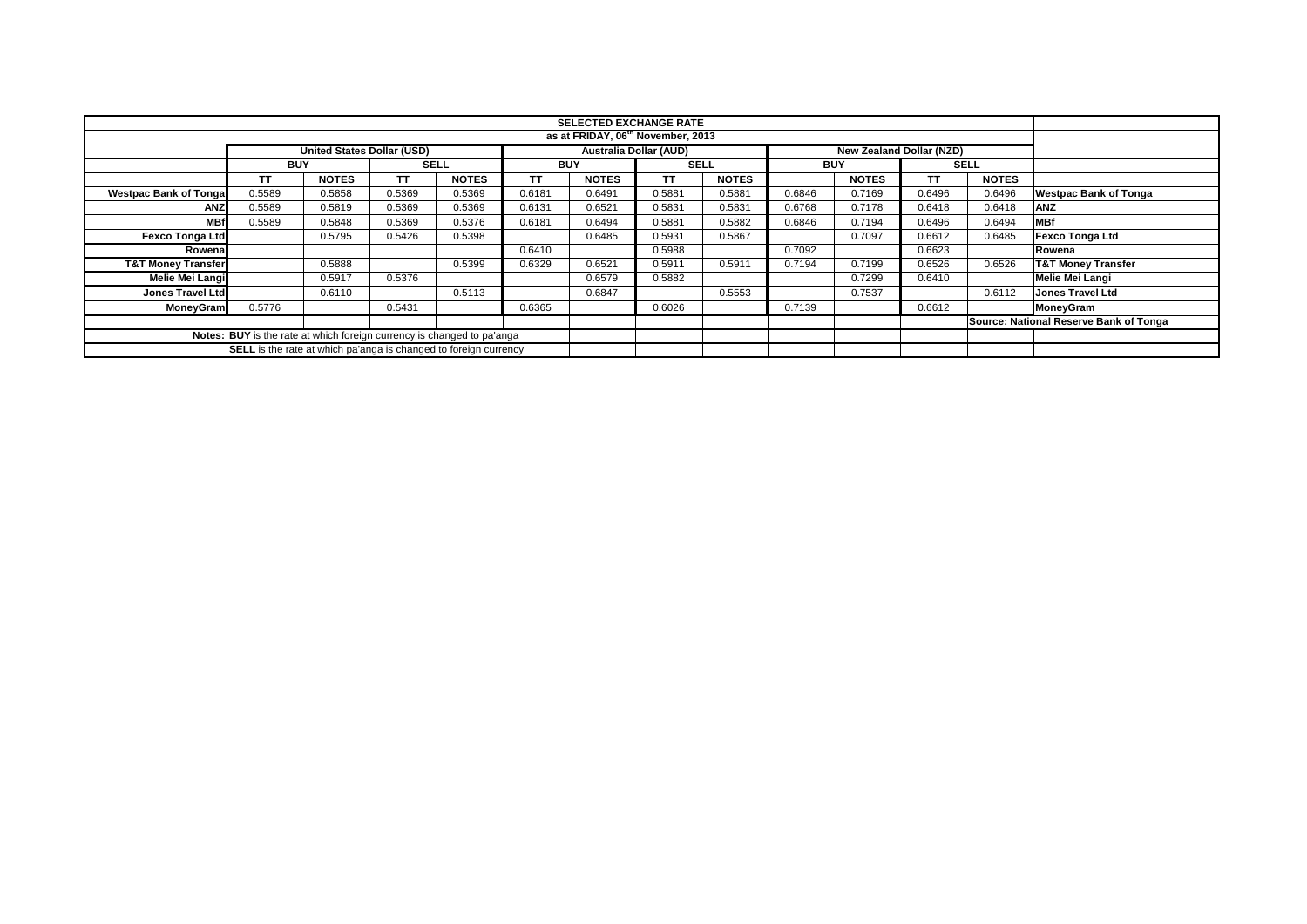|                                                                        |                                                                         |                                   |        |              |            | <b>SELECTED EXCHANGE RATE</b><br>as at FRIDAY, 13 <sup>th</sup> December, 2013 |             |              |            |                                 |                                        |              |                               |
|------------------------------------------------------------------------|-------------------------------------------------------------------------|-----------------------------------|--------|--------------|------------|--------------------------------------------------------------------------------|-------------|--------------|------------|---------------------------------|----------------------------------------|--------------|-------------------------------|
|                                                                        |                                                                         |                                   |        |              |            |                                                                                |             |              |            |                                 |                                        |              |                               |
|                                                                        |                                                                         | <b>United States Dollar (USD)</b> |        |              |            | <b>Australia Dollar (AUD)</b>                                                  |             |              |            | <b>New Zealand Dollar (NZD)</b> |                                        |              |                               |
|                                                                        | <b>BUY</b>                                                              |                                   | SELL   |              | <b>BUY</b> |                                                                                | <b>SELL</b> |              | <b>BUY</b> |                                 | <b>SELL</b>                            |              |                               |
|                                                                        | TΤ                                                                      | <b>NOTES</b>                      | тτ     | <b>NOTES</b> | тт         | <b>NOTES</b>                                                                   | тт          | <b>NOTES</b> |            | <b>NOTES</b>                    | ТΤ                                     | <b>NOTES</b> |                               |
| <b>Westpac Bank of Tongal</b>                                          | 0.5574                                                                  | 0.5843                            | 0.5354 | 0.5354       | 0.6252     | 0.6562                                                                         | 0.5952      | 0.5952       | 0.6794     | 0.7117                          | 0.6444                                 | 0.6444       | <b>Westpac Bank of Tonga</b>  |
| <b>ANZ</b>                                                             | 0.5574                                                                  | 0.5804                            | 0.5354 | 0.5354       | 0.6212     | 0.6602                                                                         | 0.5912      | 0.5912       | 0.6731     | 0.7141                          | 0.6381                                 | 0.6381       | <b>ANZ</b>                    |
| <b>MBf</b>                                                             | 0.5574                                                                  | 0.5848                            | 0.5354 | 0.5348       | 0.6252     | 0.6579                                                                         | 0.5952      | 0.5952       | 0.6794     | 0.7092                          | 0.6444                                 | 0.6452       | <b>MBf</b>                    |
| <b>Fexco Tonga Ltd</b>                                                 |                                                                         | 0.5780                            | 0.5441 | 0.5384       |            | 0.6570                                                                         | 0.6038      | 0.5944       |            | 0.7058                          | 0.6607                                 | 0.6450       | <b>Fexco Tonga Ltd</b>        |
| Rowenal                                                                |                                                                         |                                   |        |              | 0.6410     |                                                                                | 0.6061      |              | 0.7092     |                                 | 0.6579                                 |              | Rowena                        |
| <b>T&amp;T Money Transfer</b>                                          |                                                                         | 0.5873                            |        | 0.5384       | 0.6410     | 0.6592                                                                         | 0.5982      | 0.5982       | 0.7143     | 0.7147                          | 0.6474                                 | 0.6474       | <b>T&amp;T Money Transfer</b> |
| Melie Mei Langi                                                        |                                                                         | 0.5917                            | 0.5348 |              |            | 0.6667                                                                         | 0.5952      |              |            | 0.7194                          | 0.6329                                 |              | <b>Melie Mei Langi</b>        |
| <b>Jones Travel Ltd</b>                                                |                                                                         | 0.6094                            |        | 0.5099       |            | 0.6932                                                                         |             | 0.5630       |            | 0.7498                          |                                        | 0.6077       | <b>Jones Travel Ltd</b>       |
| <b>MoneyGram</b>                                                       | 0.5775                                                                  |                                   | 0.5430 |              | 0.6463     |                                                                                | 0.6118      |              | 0.7146     |                                 | 0.6618                                 |              | MoneyGram                     |
|                                                                        |                                                                         |                                   |        |              |            |                                                                                |             |              |            |                                 | Source: National Reserve Bank of Tonga |              |                               |
| Notes: BUY is the rate at which foreign currency is changed to pa'anga |                                                                         |                                   |        |              |            |                                                                                |             |              |            |                                 |                                        |              |                               |
|                                                                        | <b>SELL</b> is the rate at which pa'anga is changed to foreign currency |                                   |        |              |            |                                                                                |             |              |            |                                 |                                        |              |                               |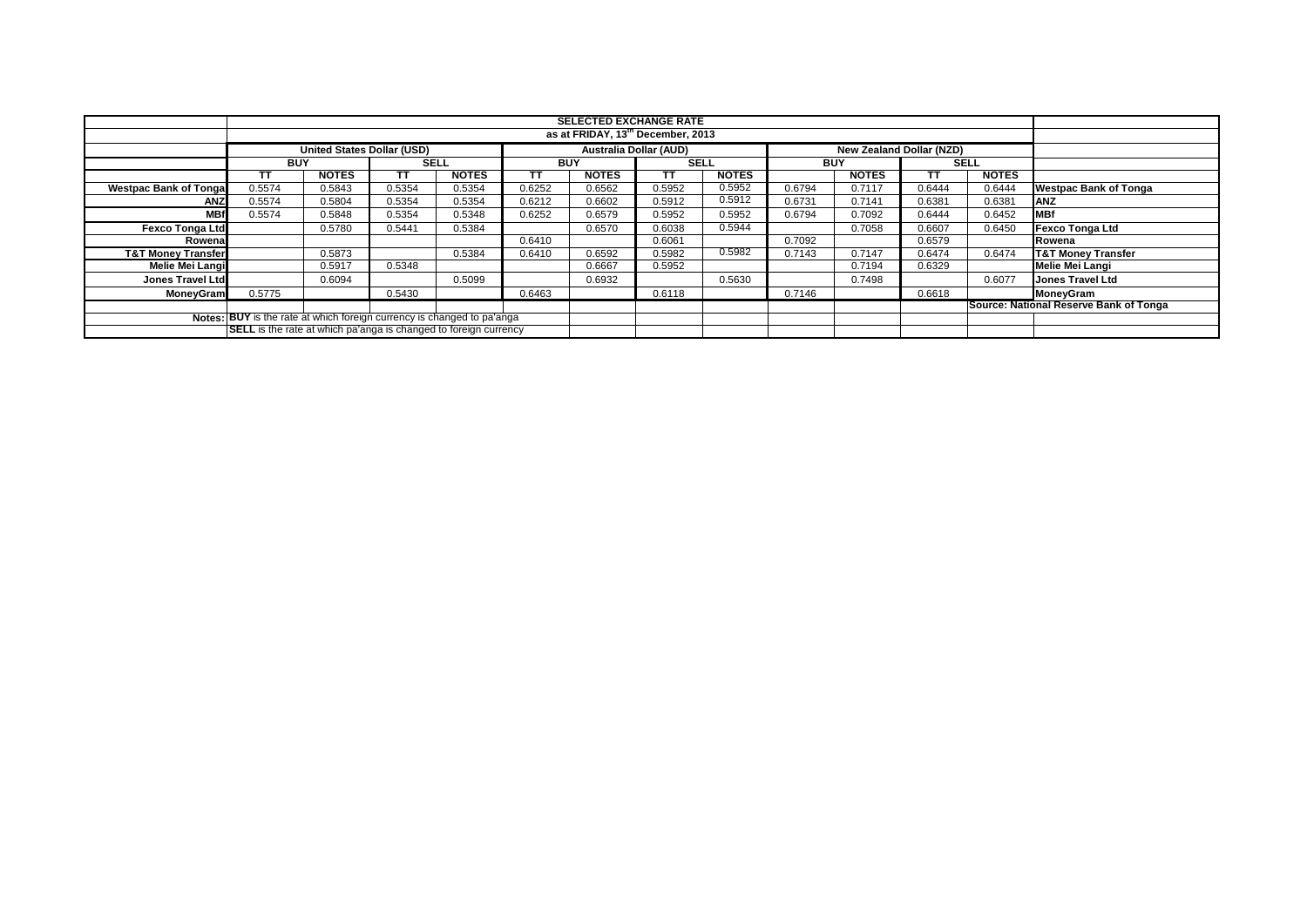|                               |                                                                                                       |              |             |              |            | <b>SELECTED EXCHANGE RATE</b><br>as at FRIDAY, 20 <sup>th</sup> December, 2013 |             |              |            |              |        |              |                                        |
|-------------------------------|-------------------------------------------------------------------------------------------------------|--------------|-------------|--------------|------------|--------------------------------------------------------------------------------|-------------|--------------|------------|--------------|--------|--------------|----------------------------------------|
|                               |                                                                                                       |              |             |              |            |                                                                                |             |              |            |              |        |              |                                        |
|                               | <b>United States Dollar (USD)</b><br><b>Australia Dollar (AUD)</b><br><b>New Zealand Dollar (NZD)</b> |              |             |              |            |                                                                                |             |              |            |              |        |              |                                        |
|                               | <b>BUY</b>                                                                                            |              | <b>SELL</b> |              | <b>BUY</b> |                                                                                | <b>SELL</b> |              | <b>BUY</b> |              |        | <b>SELL</b>  |                                        |
|                               | <b>TT</b>                                                                                             | <b>NOTES</b> | TΤ          | <b>NOTES</b> | <b>TT</b>  | <b>NOTES</b>                                                                   | <b>TT</b>   | <b>NOTES</b> |            | <b>NOTES</b> | ТT     | <b>NOTES</b> |                                        |
| <b>Westpac Bank of Tongal</b> | 0.5533                                                                                                | 0.5802       | 0.5313      | 0.5313       | 0.6257     | 0.6567                                                                         | 0.5957      | 0.5957       | 0.6801     | 0.7124       | 0.6451 | 0.6451       | <b>Westpac Bank of Tonga</b>           |
| ANZ                           | 0.5533                                                                                                | 0.5763       | 0.5313      | 0.5313       | 0.6209     | 0.6599                                                                         | 0.5909      | 0.5909       | 0.6728     | 0.7138       | 0.6378 | 0.6378       | <b>ANZ</b>                             |
| <b>MBf</b>                    | 0.5533                                                                                                | 0.5814       | 0.5313      | 0.5319       | 0.6257     | 0.6579                                                                         | 0.5957      | 0.5952       | 0.6801     | 0.7143       | 0.6451 | 0.6452       | <b>MBf</b>                             |
| <b>Fexco Tonga Ltd</b>        |                                                                                                       | 0.5737       | 0.5407      | 0.5344       |            | 0.6567                                                                         | 0.6045      | 0.5941       |            | 0.7055       | 0.6618 | 0.6447       | <b>Fexco Tonga Ltd</b>                 |
| Rowenal                       |                                                                                                       |              |             |              | 0.6579     |                                                                                | 0.6024      |              | 0.7092     |              | 0.6494 |              | Rowena                                 |
| <b>T&amp;T Money Transfer</b> |                                                                                                       | 0.5880       |             | 0.5391       | 0.6452     | 0.6578                                                                         | 0.5968      | 0.5968       | 0.7143     | 0.7143       | 0.6470 | 0.6470       | <b>T&amp;T Money Transfer</b>          |
| Melie Mei Langi               |                                                                                                       | 0.5882       | 0.5319      |              |            | 0.6667                                                                         | 0.5952      |              |            | 0.7246       | 0.6329 |              | <b>Melie Mei Langi</b>                 |
| Jones Travel Ltd              |                                                                                                       | 0.6051       |             | 0.5060       |            | 0.6929                                                                         |             | 0.5628       |            | 0.7495       |        | 0.6074       | <b>Jones Travel Ltd</b>                |
| MoneyGram                     | 0.5720                                                                                                |              | 0.5378      |              | 0.6441     |                                                                                | 0.6097      |              | 0.7086     |              | 0.6563 |              | MoneyGram                              |
|                               |                                                                                                       |              |             |              |            |                                                                                |             |              |            |              |        |              | Source: National Reserve Bank of Tonga |
|                               | Notes: BUY is the rate at which foreign currency is changed to pa'anga                                |              |             |              |            |                                                                                |             |              |            |              |        |              |                                        |
|                               | <b>SELL</b> is the rate at which pa'anga is changed to foreign currency                               |              |             |              |            |                                                                                |             |              |            |              |        |              |                                        |